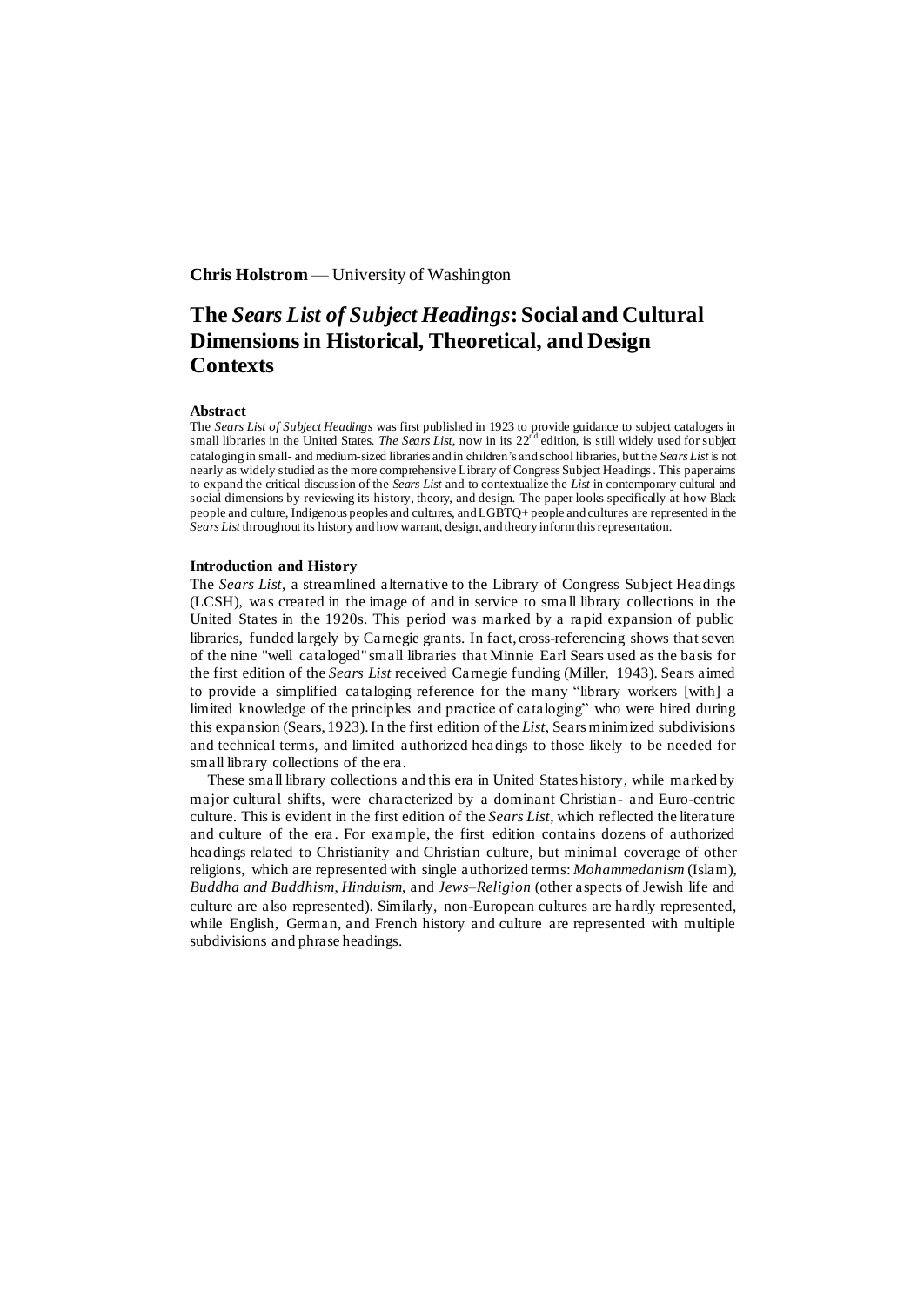Recent editions of the *Sears List* have intentionally moved towards inclusivity in both language and representation (Wilson, 2018). These changes were implemented to reflect diverse literary-, cultural-, and user warrant. This paper explores the history and the subject ontogeny of the *Sears List*, analyzing specifically the representation of historically marginalized groups: Black people and culture, Indigenous peoples and cultures, and LGBTQ+ people and cultures. The changes to the subject headingsrelated to these groups, when viewed in context with the evolving design and theory of the *Sears List* and evolving warrants driven by U.S. history, show the *List* to be continuously adaptive in language and cultural understanding, increasingly specific and inclusive, and steadily more complex and expressive.

## **Theory and Design**

Like all subject heading lists, the *Sears List* is heavily influenced by the foundational theory of Charles Ammi Cutter's *Rules for a Dictionary Catalog* (Cutter, 1876). In *Rules*, Cutter introduces three principles of subject cataloging that focus on "the convenience of the public": 1) uniform and unique headings, 2) specific and direct entry, and 3) common usage and current terminology. The *Sears List* both builds on and is at odds with these principles, and this tension informs how the *Sears List* situates itself in social and cultural contexts and how the *List* has evolved. In addition to working within and around these three principles, the *Sears List*, like other subject heading lists, added thesaural relationships to its design to support bibliographic objectives like navigation and to provide useful context for subject headings. The following subsections discuss how these designs have been implemented (or not implemented) through the history of the *Sears List*.

## *Uniform and Unique Headings*

The principle of uniform and unique headings ensures that each concept has only one subject heading and each subject heading has only one concept. This principle is fundamental to controlled voca bularies' support of precision and recall, and the *Sears List* has implemented this principle consistently since the first edition. To ensure unique headings, the *List* uses disambiguation techniques such as parenthetical qualifiers like *Composition (Art)*, *Composition (Music)*, and *Composition (Rhetoric)*. To ensure uniform headings, the *List* has consistently used entry terms and references throughout its history to help catalogers arrive at preferred terms. The first edition used "See" and "Refer from" references while recent editions have evolved to use thesaural notation: USE and UF. The exception to the *List*'s consistent implementation of uniform and unique headings stems from the design choice to allow individual catalogers to add more specific subject headings as needed. While the *List* provides instructions for added headings, catalogers might make different decisions in these additions, which could become an issue for catalog interoperability.

## *Specific and Direct Entry*

The principle of specific and direct entry requires the cataloger to use the most specific heading available and requires a dictionary (or alphabetical) ordering of terms so that they can be found directly and without traversing a hierarchy. The *Sears List* fully supports direct entry, having used an alphabetical design since the first edition. The *List*'s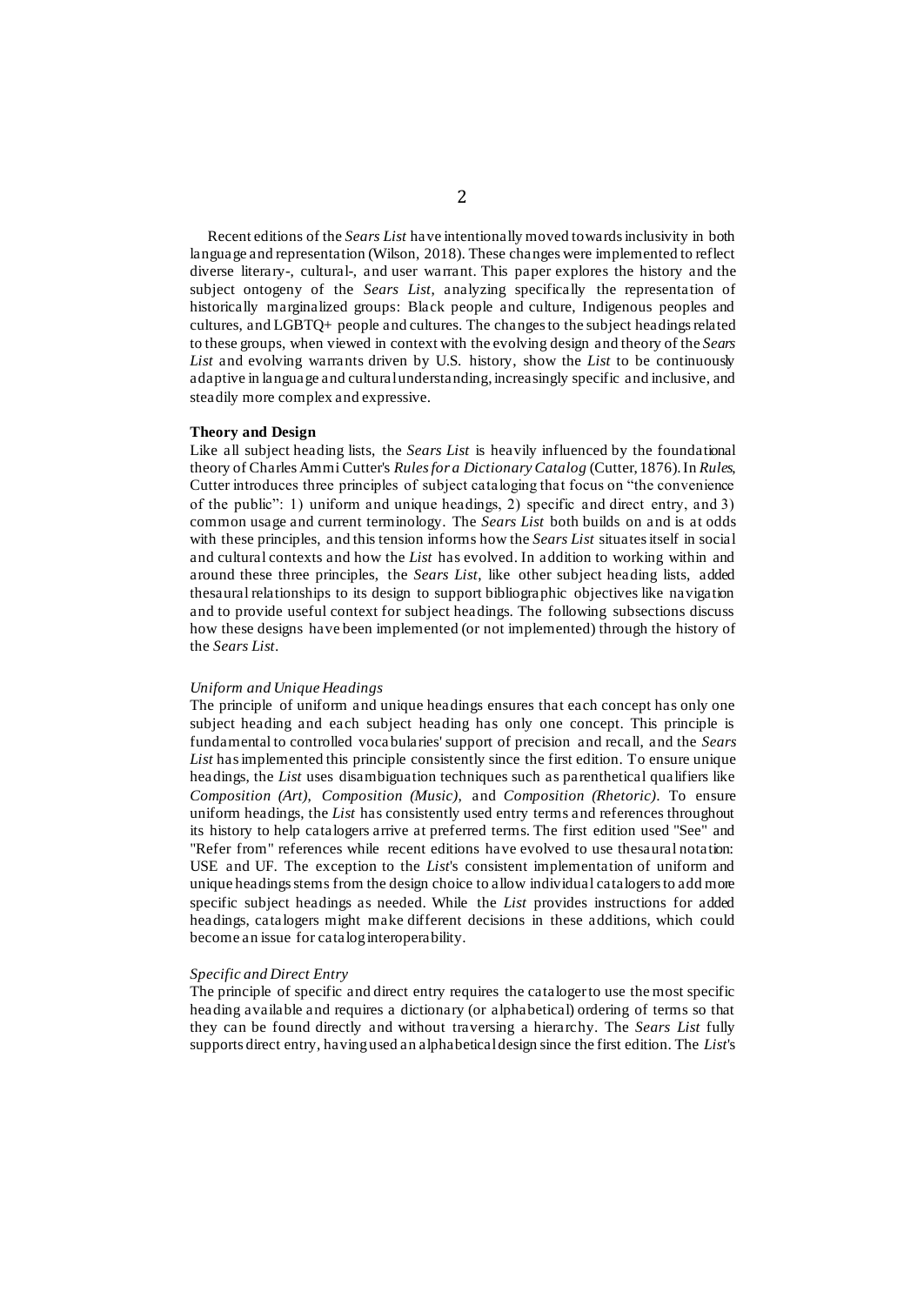support for specific entry, however, is more complex. A central design principle of the *Sears List,* starting from the first edition, is to avoid unnecessarily specific headings and subdivisions for small- and medium-sized library collections and to recommend that catalogers can add more specific subject headings as needed. This design principle keeps the *Sears List* more concise and arguably easier to use than LCSH and offers catalogers with local knowledge to establish their own headings with greater cultural awareness and cataloging utility, but in many ways runs counter to the principle of specific entry because specific authorized headings are not available in print in the *List*.

Navigating this tension between simplicity and specificity has been one of the central stories of the evolution of the *Sears List*. Over time, specific entry has largely emerged victorious. While still significantly shorter and simpler than LCSH, the 22nd and most recent edition of the *Sears List* contains more than 12,000 authorized headings, many of which are detailed technical terms that were added is this edition (Satija, 2018). Furthermore, the *List* has encouraged more specific entry by embracing phrase headings and encouraging subdivisions, which had been considered too complex for library workers early in the history of the *Sears List*. Joseph Miller, editor of the 15<sup>th</sup> to 20<sup>th</sup> editions of the *List* describes the motivation behind part of this evolution:

We no longer want to limit the number of subdivisions. In fact, that's a good example of the change in thinking. The early editions were very prescriptive. They were trying to tell people how to catalog, and they had a confined idea about the kind of library they were addressing. Maybe they were correct. But now the *Sears List* can be used for any kind of library (Marcus, 2011).

This quote reveals a significant motivation for greater specificity: more diverse libraries and collections. While the early editions of the *Sears List* were made specifically for a certain type of small- and medium-sized library and collection, more recent editions have needed to adapt to serve a wide variety of school libraries, prison libraries, and more. Diverse libraries mean diverse collections, which require more specific subject headings and have yielded a design that supports specificity through subdivisions and precoordinated headings. Does this shift in design undermine the initial goals of the *Sears List*? That is an open question, but one could argue that the *Sears List* still holds a place next to LCSH as the shorter and simpler subject heading list that catalogers can adapt as their collections warrant.

## *Common Usage and Current Terminology*

The principle of common usage and current terminology is tightly coupled with warrant and requires that an indexing language to use terminology consistent with the terminology used by literature and users. From the first edition, the *Sears List* has built on this principle by choosing headings that were widely used by small- and mediumsized libraries and by avoiding inverted headings and unnecessarily technical terms. By the 5th edition, the *List* had completely removed inverted headings.

The *List* also regularly updates its authorized headings to replace or remove outdated and prejudicial terms and to add emergent terms and concepts once they solidif y. Past headings are typically maintained as entry terms and marked as "former headings" to ease the transition to new terminology. Longtime *Sears List* editor Joseph Miller describes the cautious approach of updating, adding, and removing subject headings: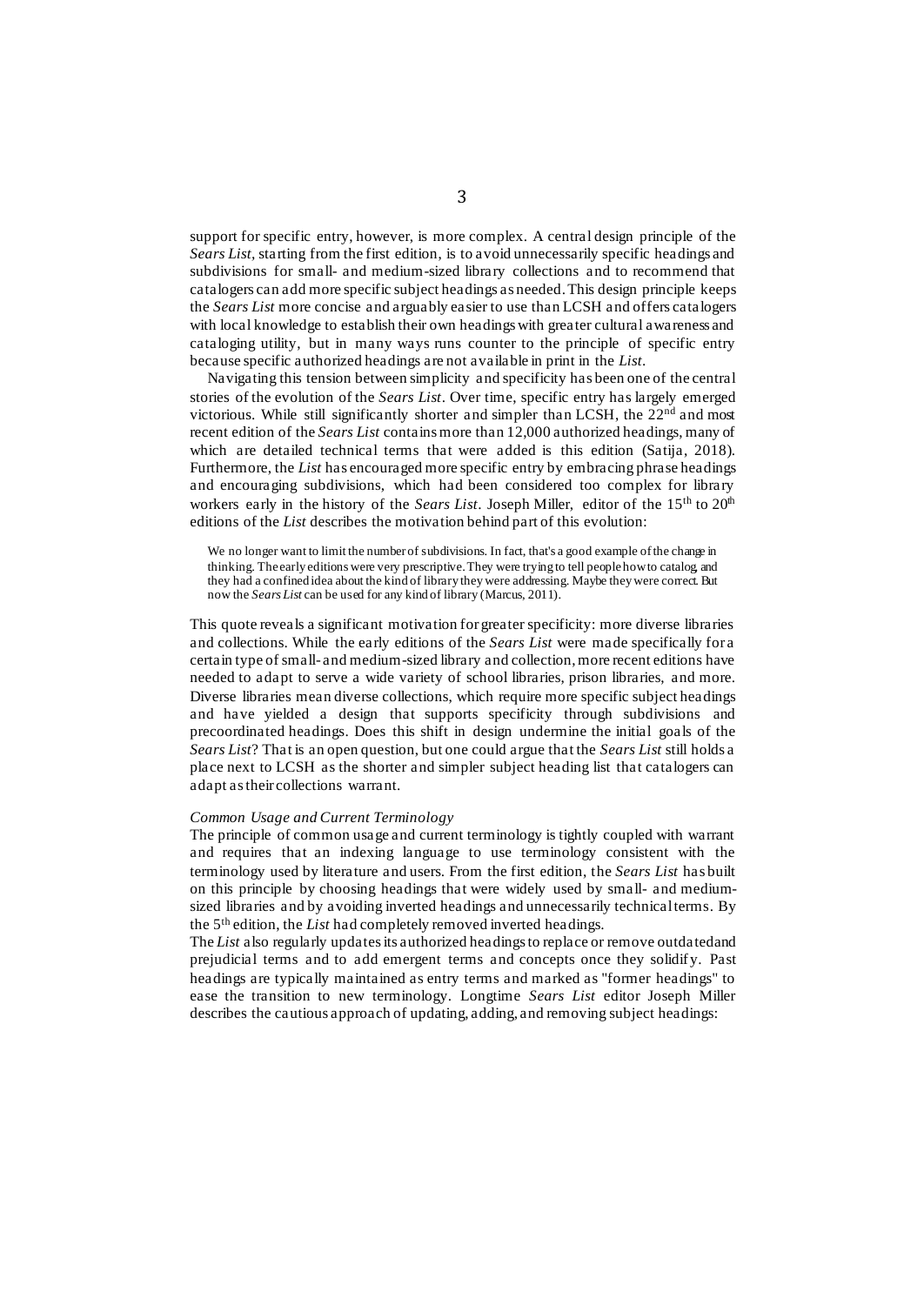Language changes and we try to be conservative about it because subject headings by their nature are conservative. You follow what's done in the world. We are not trying to promote anything, we have no agenda, it is just that when the language that is used for things in the world changes we want to be as responsive to that as possible. (Marcus, 2011)

The source forthese terminological updates has widened from seven libraries in the first edition of the *List* to a diverse array of voices and cultures in recent editions. This shift has produced more inclusive and culturally sensitive language and greater representation for historically marginalized groups and cultures. The *Sears List*, while it maintains a goal of coordination with LCSH when feasible, has moved more rapidly toward inclusive language than LCSH because its size and role in cataloging grant the *List* "the liberty to go forward faster" (Marcus, 2011).

#### *Thesaural Features and Relationships*

Early editions of the *Sears List* lacked thesaural relationships, aiming for simplicity, and provided only "See" and "Refer from" references. However, the *List*, along with other subject heading lists, adopted thesaural features, including broader terms (BT), narrower terms (NT), and related terms (RT). Recent editions of the List use these relationships extensively to connect related subject headings and to support the bibliographic objective of navigation.

These hierarchical and associative relationships also help catalogers find the most specific subject heading for a concept and communicate rich semantic meaning. In this way, the *List* function almost as a thesaurus that informs our social and cultural understanding of subject headings by placing them in relationship to each other. However, these relationships, especially hierarchical relationships, can cause harm when communicating social concepts like gender and race (Olson, 2001). Still, the simple structure of the early editions of the *List*, even with updated vocabulary to reflect contemporary warrant, would be inadequate to represent the complex and diverse concepts and relationships in contemporary library collections without the thesaural features employed in more recent editions of the *List*.

## **Social and Cultural Dimensions**

The history, theory, and design of the *Sears List* that were examined in previous sections inform and are informed by social and cultural dimensions. These relationships are reified in the subject headings and subject ontogeny of the *Sears List*. The following subsections consider the evolution of subject headings for three groups of historically margined peoples and cultures: Blacks, Indigenous peoples, and the LGBTQ+ community, and examine how the historical changes to the design of the *Sears List* have manifested in changes to headings through the *List*'s history and whether these changes have been beneficial, harmful, or neutral.

#### *From Negroes to Blacks and African Americans*

The *Sears List* was first published during an era of codified segregation in the United States—and in U.S. libraries, especially in the Jim Crow South (Knott, 2016). Early editions on the *List* reflected this period in history, both in the vocabulary and in the paucity of authorized headings dedicated to Black people and culture. The first edition of the *List*, as shown in Figure 1, authorized the heading *Negroes*, provided the entry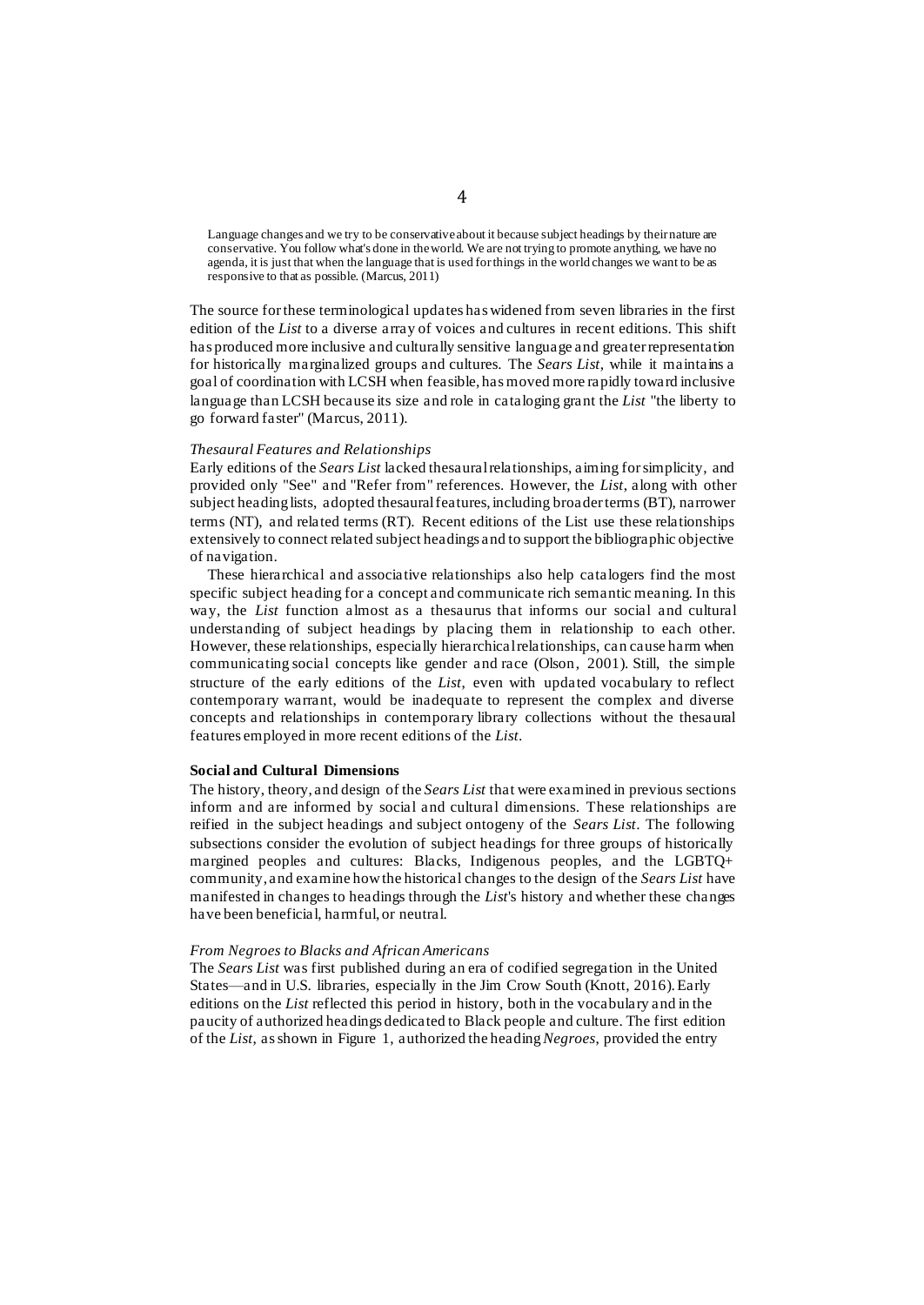term *Colored people* to ensure uniformity, listed three subdivisions for *Negroes*: *Education*, *Politics and suffrage*, and *Social life and customs*, and authorized one related phrase heading: *Negro songs*.

**Figure 1.** A scanned image from the first edition of the *Sears List* shows the subject heading *Negroes*, its subdivisions, and a related phrase heading, *Negro songs*. Early editions of the Sears List included minimal coverage of Black people and culture and used what is now considered dated and pejorative language; however, the listing of three authorized subdivisions does not indicate a lack of coverage on its own, as the first edition of the *List* was designed to avoid subdivisions. Available at: https://babel.hathitrust.org/cgi/pt?id=mdp.39015036864968&view=1up&seq=136.

> Negro songs Refer from Plantation songs Negro suffrage. See Negroes-Politics and suffrage **Negroes** Refer from Colored people **Education** Politics and suffrage Refer from Negro suffrage; Negroes-Suffrage Social life and customs Suffrage. See Negroes-Politics and suffrage

The ninth edition (Westby, 1965), which was published the year after the Civil Rights Act and is shown in Figure 2, maintains the authorized heading *Negroes* but represents a significant update, with extensive scope notes for subdividing geographically, more than 30 listed subdivisions and closely related phrase headings, and fuller coverage of Black history and culture. For example, the ninth edition authorizes subject headings to represent Black people as athletes, musicians, authors, and poets, signaling increased representation of Black people and culture in both library collections and the United States in general.

The changes to the *Negroes* subject heading by the ninth edition demonstrate changes both to the design of the *List* in general and to literary and cultural warrant related to the specific subject. In the design of the *List*, we see a shift towards specificity through more extensive use of subdivisions like *Negroes—Civil Rights* and more specific headings like *Segregation in education*. We can also note the adoption of thesaural relationships, which provide useful connections to *Reconstruction* and *Slavery in the U.S.* These connections were not only absent in early editions of the list but could not even be expressed through the "See" and "Refer from" relationships used in the first edition.

While these changes represent a significant increase in the representation of Black people and culture in the *List*, the subject heading itself—*Negroes*—was not updated until the 11th edition in 1977 when it was replaced with *Blacks*. The heading was further updated in the 16th edition in 1997 when *African Americans* was introduced (along with the entry term *Afro-Americans*) as a narrower term to be used for Blacks living in the United States. This new subject heading, *African Americans*, arrived richly represented, with 39 subdivided and phrase headings. The *Principles of the Sears List* from the 19<sup>th</sup>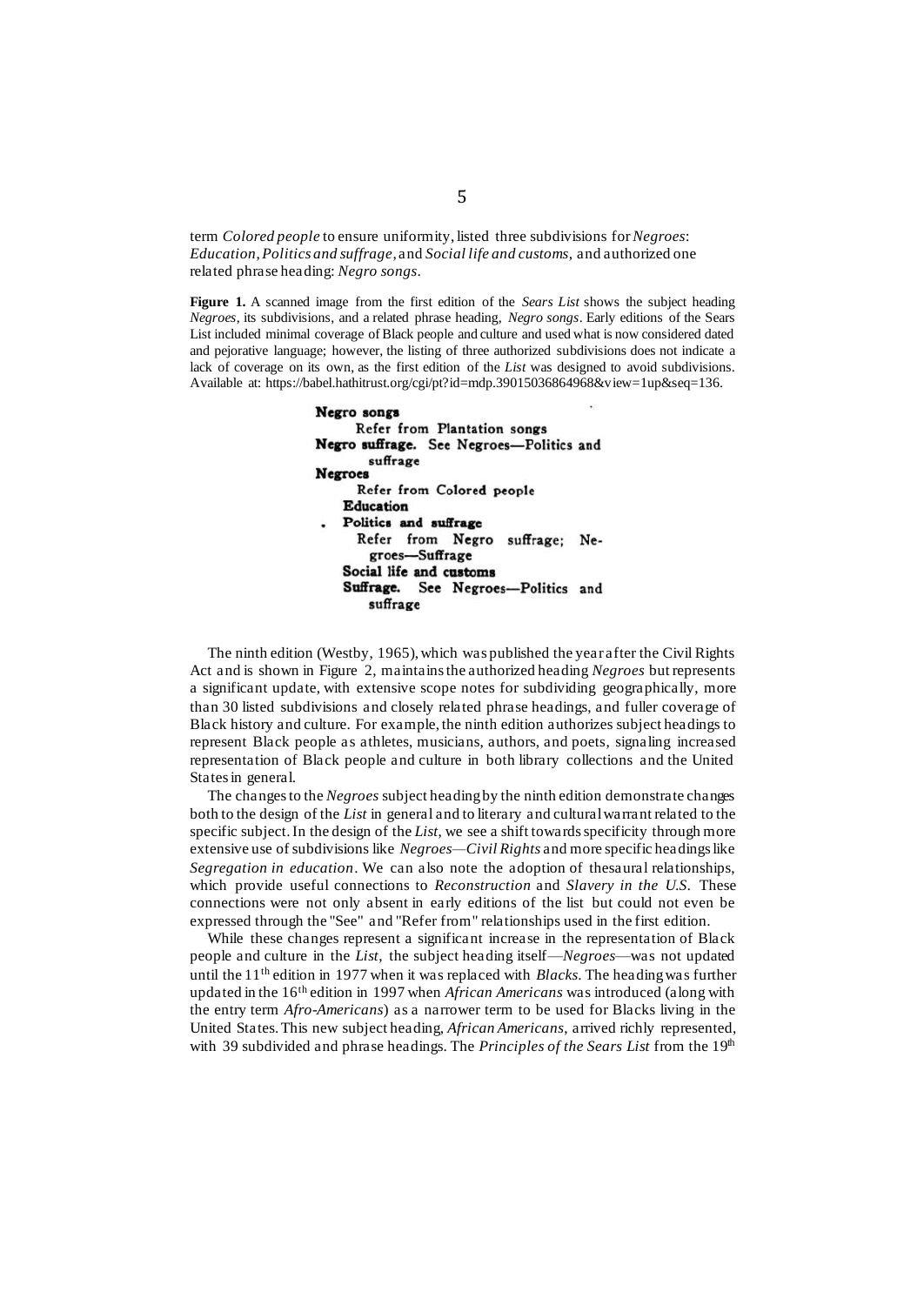edition of the *List* describes how common usage served as warrant for these updates: "Contemporary usage gradually should replace antiquated words or phrases. The heading *Blacks*, for example, replaced *Negroes* as common usage changed. In time the heading *African Americans* was added to the Sears List for greater specificity, as the use of that term stabilized" (Miller, 2007). The heading *African Americans* and its relationship to *Blacks* is explained in scope notes but, importantly, the relationship is clear and navigable because the *Sears List* adopted thesaural relationships and notation.

**Figure 2.** A photograph from the author's copy of the ninth edition of the *Sears List* shows the subject heading *Negroes*, its scope notes, and some of its subdivisions. While this edition still uses what is now considered a dated and pejorative term, it supports more specific entry for cataloging works about Black people and culture.

> Negroes Use for general works on the Negro race and for Negroes in the U.S. If limited to a particular area in the U.S. may use geog. subdiv., e.g. Negroes-Arkansas; Negroes-Chicago; Negroes-Southern States; etc. Works dealing with Negroes in other countries are entered under Negroes in Africa; Negroes in France; etc. See also Discrimination; Slavery in the U.S.; U.S.-Race relations; and headings beginning with the word Negro x Colored people; Negro race xx Ethnology; Reconstruction; Slavery in the U.S. Negroes-Art. See Negro art Negroes-Biography xx Biography Negroes-Civil rights x Civil rights demonstrations; Demonstrations for civil rights; Freedom marches; Marches for civil rights xx Discrimination Negroes-Economic conditions Negroes-Education Example under Education See also Segregation in education Negroes-Employment x Employment; Negroes in business xx Discrimination in employment

In addition to expanding its representation of Black people and culture and updating terminology based on common usage, the *Sears List*, through more specific headings, has been able to represent intersectionality in more recent editions. For example, the  $16<sup>th</sup>$ edition of the List introduced the headings *Black women* and *African American women*. While catalogers could apply two separate headings, such as *Blacks* and *Women*, explicitly listing the intersectionality together in one heading increases representation and likely improves precision over a post-coordinate approach. Finally, while the LCSH is largely in sync with the *Sears List* on *Black* and *African American* headings, its use of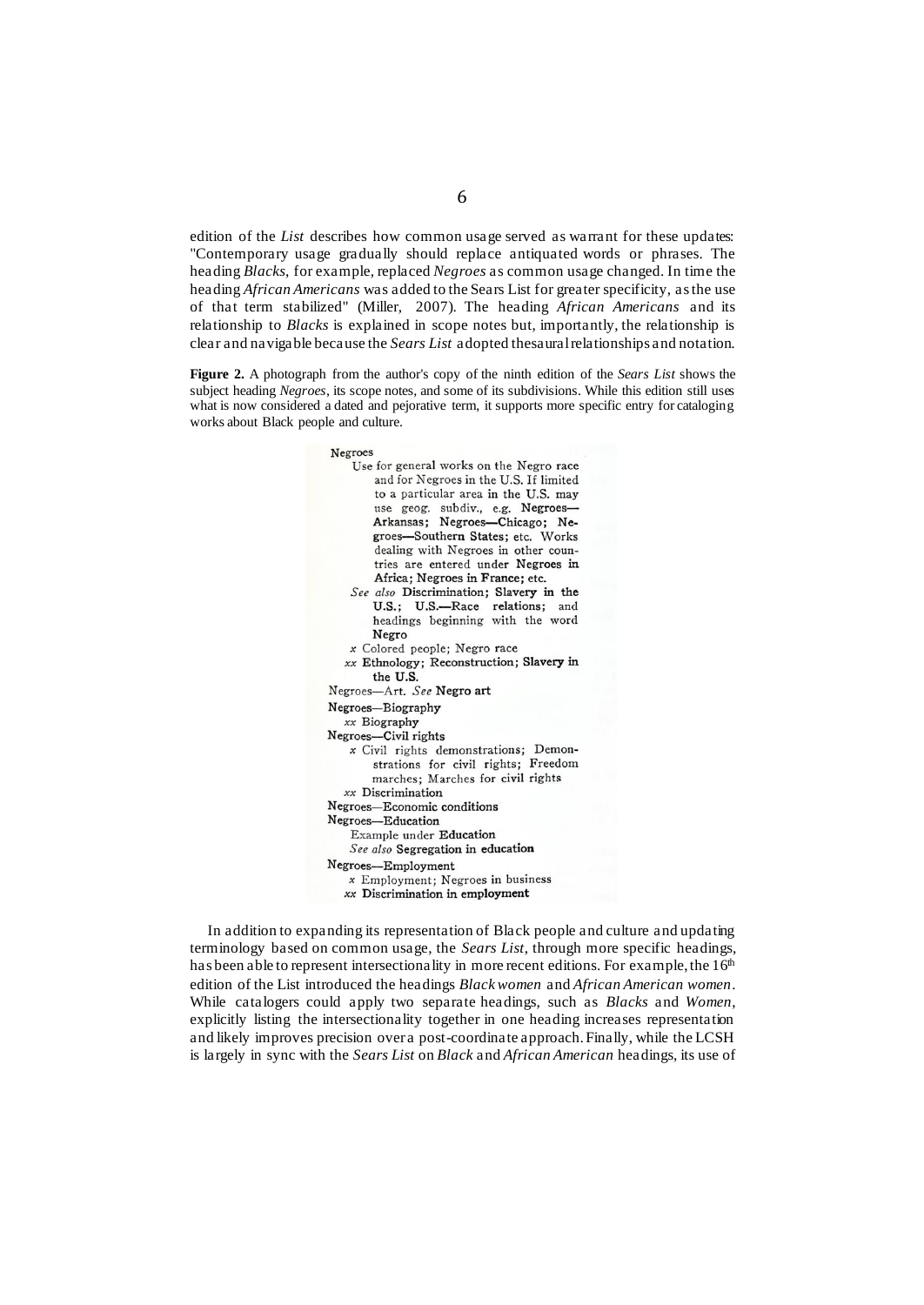inverted headings—*Women, Black* in this case—feels like a less natural or intuitive representation of this example of intersectionality.

#### *From Indians of North America to Indigenous Peoples and Native Americans*

Unlike Black people and culture, Indigenous peoples and cultures were more extensively represented in early editions of the *Sears List*, at least Indigenous peoples who are native to the United States and Canada. In the first edition, shown in Figure 3, the authorized heading *Indians of North America* featured three entry terms, 22 listed subdivisions, numerous closely related phrase headings, and (unusual for the first edition) a verbose scope note describing how to add specific tribes and linguistic families as needed. This level of detail and specificity, while still less than provided for subject headings about Euro-centric cultures, suggests that U.S. small library collections in the 1920's held many works about Native Americans and that the *Sears List* was committed to representing these works.

**Figure 3.** A scanned image from the first edition of the *Sears List* shows the subject heading *Indians of North America*, a scope note, entry terms, and some of its subdivisions. Early editions of the Sears List included relatively extensive coverage of Native American peoples and cultures, including instructions for adding subject headings for specific tribes and linguistic families. Available at https://babel.hathitrust.org/cgi/pt?id=mdp.39015036864968&view=1up&seq=105.

## Indians of North America (Names of the linguistic families and tribes are not included in this list but may be used as needed, e.g. Athapascan Indians, Cherokee Indians) Refer from American aborigines; American Indians; North American Indians Amusements. See Indians of North America-Games; Indians of North America-Social life and customs Anecdotes **Antiquities Captivities** Customs. See Indians of North America-Social life and customs Dances **Education** Refer from Indians of North America  $-$ Schools **Fiction** Folklore. See Folklore, Indian

While early editions of the Sears List represented Native Americans with a robust subject heading, it was not until the eighth edition in 1959 that a broader collective term for Indigenous peoples was made available: *Native races*. This subject heading, while signaling a possible increased awareness of Indigenous peoples in other countries, did not have a defined NT-BT relationship with *Indians of North America*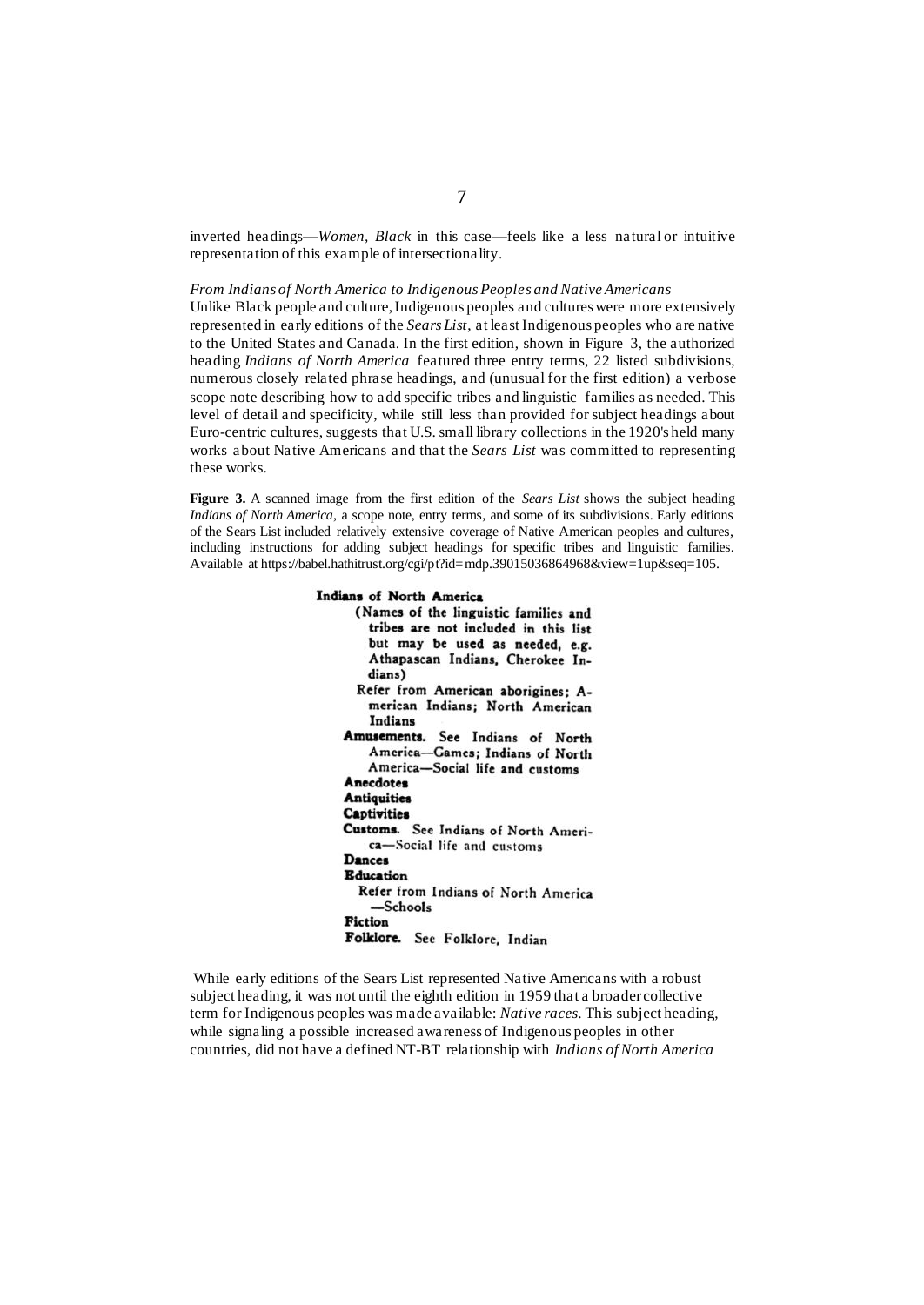and focused on "race problems" and government relations with colonial powers, not representation of historically marginalized Indigenous peoples. The 11th edition in 1977 updated the heading to *Native peoples* based on literary warrant and established a BT-NT relationship with *Indians of North America*. The 19th edition updated the *Native peoples* heading once more to *Indigenous peoples*, as shown in Figure 4.

**Figure 4.** An image from the 19<sup>th</sup> edition of the *Sears List* shows the subject heading *Indigenous peoples*, including a scope note, entry terms, and thesaural relationships. The scope notes provide details about the differences between *Ethnology*, which has existed as a subject heading since the first edition of the Sears List, and *Indigenous peoples*.

## Indigenous peoples (May subdiv. geog.) 305.8 Use for materials on indigenous groups within a colonial area or modern state where the group does not control the government. General materials on people bound together by common ancestry and culture are entered under Ethnic groups. Materials on the various ethnic groups or native peoples in a particular region or country are entered under Ethnology subdivided geographically. **Indigenous peoples-Continued UF** Aborigines Native peoples [Former heading] **Natives** People SA names of individual indigenous peoples e.g. Yoruba (African people) [to be added as needed] **BT** Ethnology **Aboriginal Australians** NT. Inuit **Native Americans** Yoruba (African people) Indigenous peoples-America **USE** Native Americans

While a collective term for Indigenous peoples was added and regularly updated, the *Sears List*, with the notable exception of *Navajo Indians*, has largely resisted adding the names of specific tribes as authorized headings, instead maintaining its design principle of instructing catalogers to add these headings or geographic subdivisions as needed. This design choice decreases representation of specific tribes and their cultures and leaves room for cataloger error and inconsistency but does allow local experts to choose appropriate terminology for local tribes that centralized *Sears List* committees might be less qualified to choose.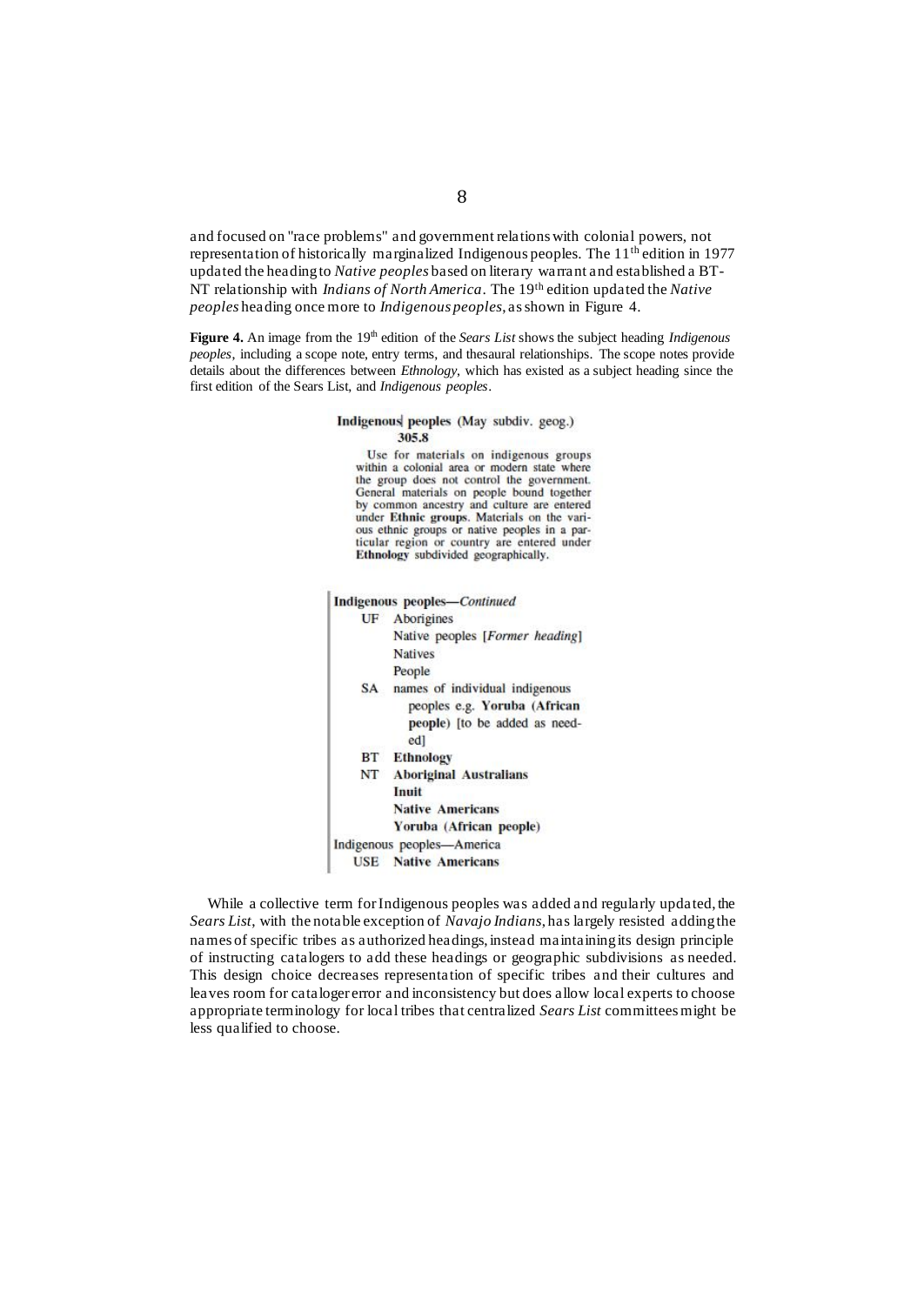The heading *Indians of North America*, which had a robust presence in the first edition of the *List*, accrued more detail and subdivisions through subsequent editions but the heading itself remained unchanged until the 17th edition when the heading became *Native Americans*. Native Americans was a more commonly used term and, along with the longstanding entry term *American Indians*, arguably more likely to be used by native peoples of North America to describe themselves. This updated heading contrasts with LCSH, which authorizes some headings that include the phrase "Native Americans" but still features *Indians of North America* as a preferred term.

Finally, the *Sears List* has addressed some confusion and ambiguity around the term Indians. *Indians* was used as a broader term for *Indians of North America* but was followed in the alphabetical schedule by the awkward entry *Indians (of India) see East Indians*(Westby, 1965). The most recent editions of the List have finally addressed this confusion and the misrepresentation of the people of India, who do not see themselves as East Indians. The heading *Indians* which had been dropped from the *List* was reintroduced to describe the people of India. These updates maintained the principles of unique and uniform headings and better represented the cultures being described.

## *From No Representation to Lesbians, Gay Men, and LGBTQ+ Representation*

The first edition of the *Sears List* authorized no headings to represent members of the LGBTQ+ community. This complete absence persisted until the  $10<sup>th</sup>$  edition was published in 1972—three years after the Stonewall Riots, which many view as a seminal moment in the gay rights movement in the U.S (Carter, 2004). *Gay men* and *Lesbians* first appeared as headings in the  $11<sup>th</sup>$  edition in 1977, and the LGBTQ+ community has slowly gained representation with each edition of the *Lis*t.

While someone might argue that this prolonged absence of headings and the slowmoving addition of representation is justified by a lack of literary warrant, the harm to underrepresented groups exists, nonetheless. *Sears List* editor Joseph Miller provides some context:

Headings don't only show language used, but also something about the prominence and profile of groups in the world. There were no headings for gays in the first few editions of *Sears*. Maybe there were no books about gays, or no books that would be collected in a small library. But that would be the thing what is the thing in the world being described, what is the language currently being used for those people or country or whatever the thing is (Marcus 2011).

The most recent editions of the *Sears List* have made a conscious effort to rectify these shortcomings, supporting cataloging and retrieval of diverse works about the LGBTQ+ community with more specific and representative subject headings. The preface of the 22nd edition describes some of these changes and their warrant:

With same-sex marriage reaching full legal status in all 50 states in 2015, and some terms becoming pejorative, the Sears database updated a number of LGBTQIA headings in 2016, including but not limited to: Asexual people, Transgender teenagers, and LGBT people in the military (Wilson, 2018).

The new subject headings and inclusive language represent significant progress but also demonstrate how the cautious approach of the *Sears List* in waiting for overwhelming warrant can allow pejorative headings to linger and historically underrepresented groups to remain underrepresented. As we understand more and more how our knowledge organization systems codify standards and work as infrastructure, systems like the *Sears*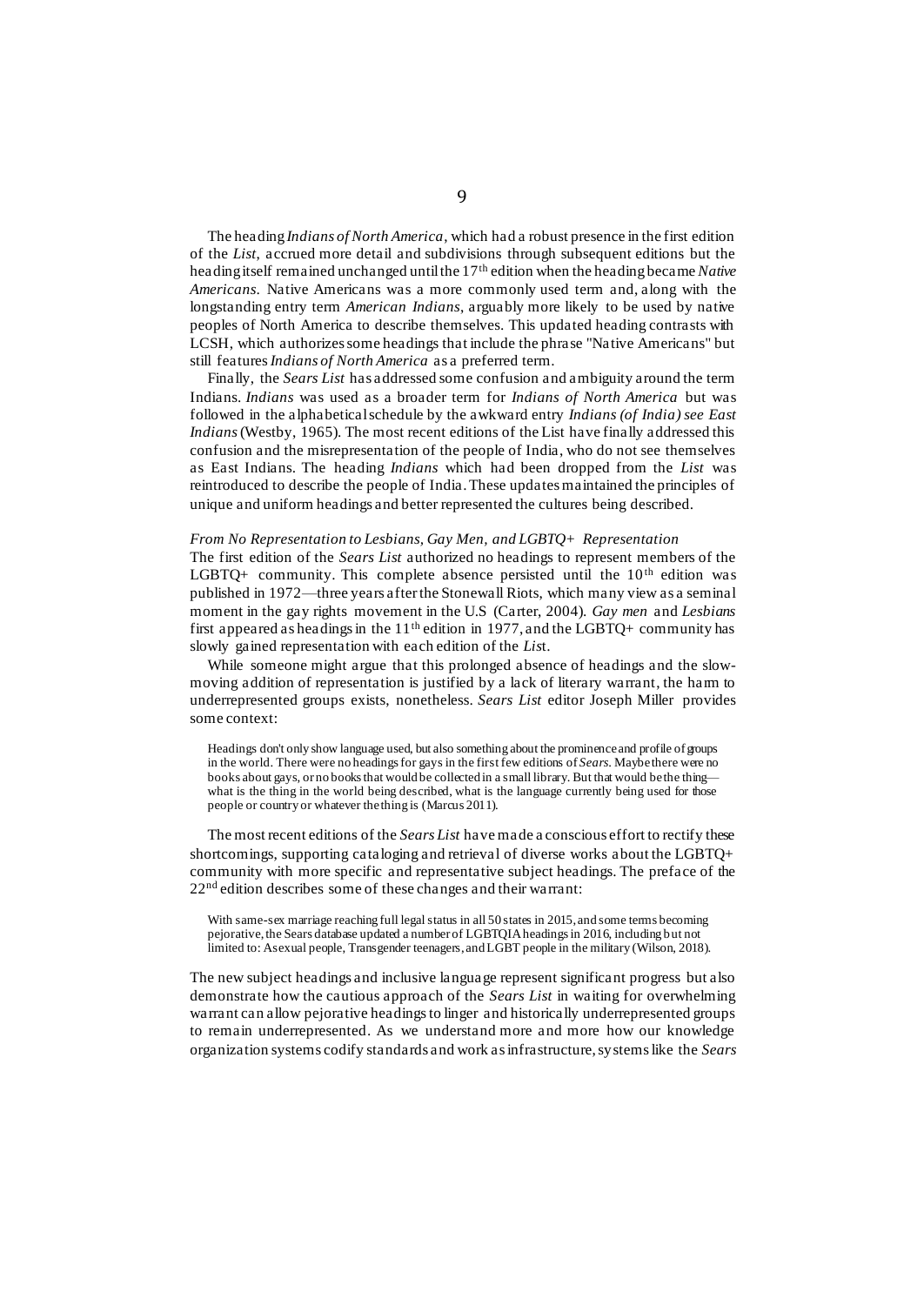*List* must establish processes for integrating rapid social and cultural progress quickly. The *Sears List* has adopted more frequent digital releases and might do well to be more aggressive in updating, adding, removing headings, especially those with social and cultural dimensions.

## **Conclusion**

The *Sears List of Subject Headings* has a nearly a one-hundred-year history as a cataloging tool for small- and medium-sized libraries. This paper investigated the history and evolution of the *Sears List* and examined how its design, past and present, interacts with social and cultural dimensions for Black people, Indigenous peoples, and the LGBTQ+ community. This examination considered how the *Sears List* hasrepresented and does represent these historically marginalized groups and found that the increased specificity through the use more headings, subdivisions, and precoordinated phrase headings; the effort to continuously update terminology to match common u sages and be more inclusive; and the adoption of thesaural features to represent rich semantic relationships between concepts have largely succeeded in modernizing the *Sears List* and better representing the groups studied in this paper while maintaining the relative simplicity and conciseness of the list. In some cases, however, progress moved too slowly and cautiously, causing harm to underrepresented groups. Going forward, the *Sears List* should continue to adapt in language and cultural understanding, to increase specificity and inclusivity, and to add more complex and expressive headings—and to do so at a pace that supports social equity and underrepresent groups.

#### **References**

- Carter, D. 2004. *Stonewall: The Riots that Sparked the Gay Revolution*. St. Martin's Press.
- Cutter, C.A. 1904.*Rules for a Dictionary Catalog*, 4th ed. Rewritten (Washington, D.C.: Government Printing Office, 1904); first published in 1876.
- Knott, C. 2016. *Not Free, Not for All*. University of Massachusetts Press.
- Marcus, S.R. 2011. "An Interview with Joseph Miller." *Cataloging & Classification Quarterly* 49(2): 127-139.
- Miller, D. R. 1943.*Carnegie grants for library buildings, 1890-1917. A list of library buildings, public and academic, erected with funds provided by Andrew Ca rnegie and Carnegie corporation of New York.* Carnegie corporation.
- Miller, J. 2007. *Sears List of Subject Headings*, 19th ed. New York, N.Y.: The H.W. Wilson Company.
- Olson, H.A. 2001. "The Power to Name: Representation in Library Catalogs." *Signs* 26(3): 639-668.
- Satija, M.P. 2018. "The 22nd Edition (2018) of the *Sears List of Subject Headings*: A Brief Introduction." *Knowledge Organization* 45(8):712-714.